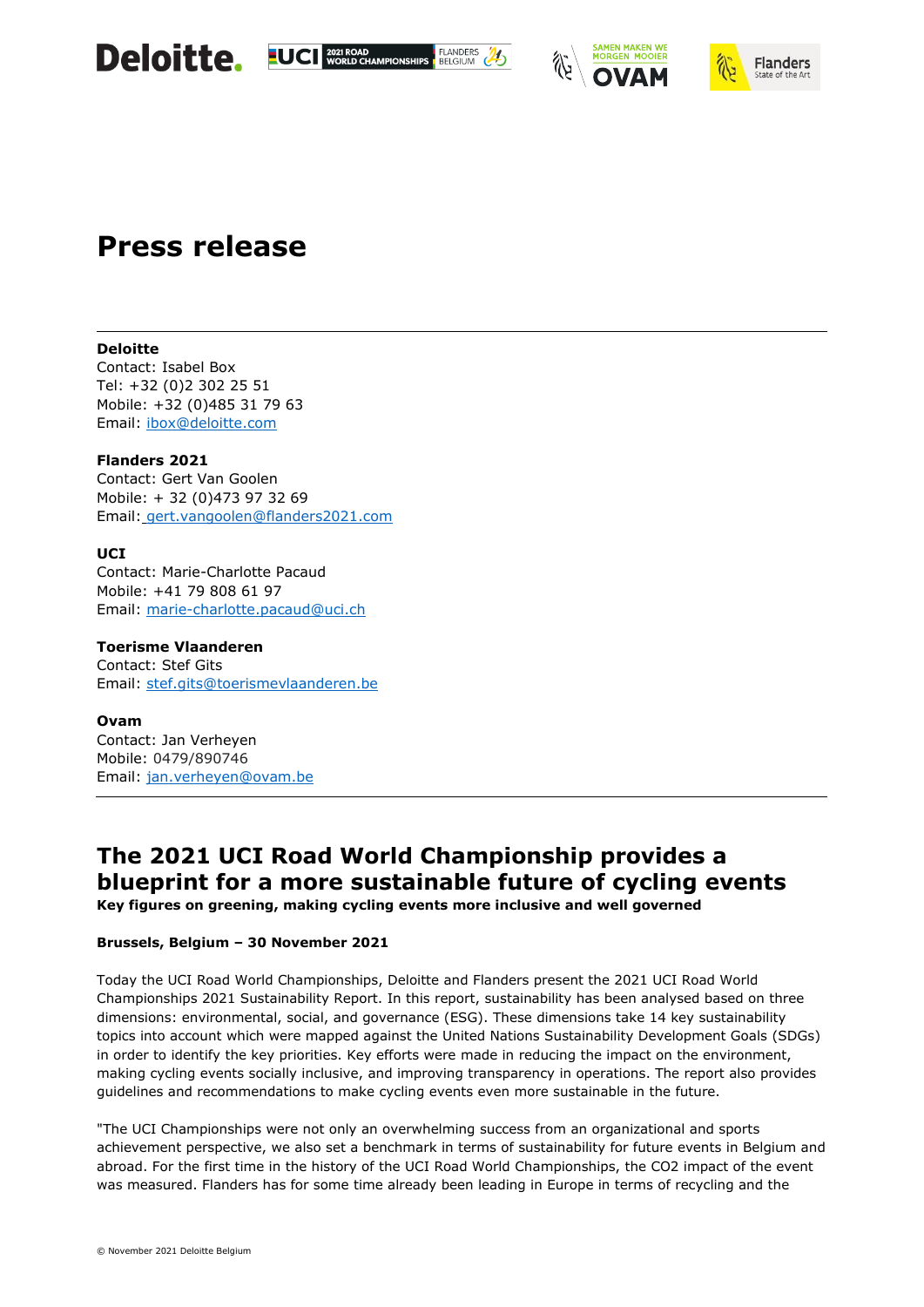reuse of materials. Thanks to an ambitious sustainability plan with somewhat 60 concrete action points spread over 14 themes, we translated this international leading position into the greenest world championship ever. The use of reusable catering materials, the maximum use of electric cars and the reuse of water, we hope more than ever to have set the example, but also convince the event organizers of tomorrow of the importance and added value of sustainable events for society," says Flemish Minister of Environment and Tourism Zuhal Demir.

UCI President David Lappartient said : "We applaud Flanders 2021 and Deloitte for the publication of the 2021 UCI Road World Championships sustainability report. As the world governing body for cycling, the UCI is committed to reducing the impact of its operations on the environment and collaborating with stakeholders to achieve significant changes within the sport. I therefore congratulate and thank Flanders 2021 and its partners for recognising the absolute importance of sustainability with the delivery of a strategy that covered numerous aspects of the organisation of the UCI Road World Championships. This report will act as a catalyst for change, providing future event organisers with valuable feedback, data and benchmarks to reduce the environmental impact –and at the same time enhance the social impact - of their events."

"We believe that the impact we have starts with ourselves. Dealing responsibly with the planet is central to our strategy. This is also reflected in our sustainability partnership with the UCI Road World Championships. We are proud that for the 2021 races in Flanders, we were able to capture data for the ESG framework for the first time in cycling history, allowing us to create the baseline for future sustainability benchmarks of cycling events. We strongly believe that this sustainability report is a first step in helping to make greener and more inclusive choices for the future. This first report will be the touchstone to help create that future," explained Piet Vandendriessche, CEO Deloitte Belgium.

"From our candidacy in 2018, sustainability was one of the absolute core values for the world championship. After all, a sporting event of this magnitude also has an important social role. Together with a multitude of partners, we have made a very strong commitment to reducing our footprint, to greener mobility and to an inclusive event. We are of course very pleased that these efforts have had an effect and that this has been investigated and established so comprehensively for the first time," said Christophe Impens of Flanders2021.

Tomas Van De Spiegel of Flanders2021 adds: "In addition to the unforgettable images of absolute top sport and frenzied fans, the world championship in Flanders will also be remembered as a trendsetter in the field of socially responsible organizing. We hope that Flanders 2021's efforts will inspire future organizers of major events."

#### **Creating a baseline for CO2 footprint for future UCI Road World Championships**

For the first time in cycling events, an overarching approach has been created to determine emission streams which can serve as a blueprint for future events. Deloitte worked on a carbon calculation tool categorising emissions in three categories: direct GHG emissions (fuel consumption own vehicles, generators and airconditioning refrigerants), indirect GHG emissions from purchased electricity, heat and steam (electricity consumption from the events and the vehicles), and other indirect GHG emissions (fuel from third-party vehicles, water and waste water, waste, hotel stays, …). For the first and second category, the CO2 emissions were reduced from 139.6 tonnes to 67.6 tonnes during the 2021 UCI Road World Championship. Of this 52% reduction, 45% was realised through the use of biodiesel for generators, 4% from the use of electric and hybrid cars, and 3% from green electricity. The third category however represents 97% of the emissions, and it is the category over which the UCI has least control.

Efforts that reduced CO2 emissions during the 2021 UCI Road World Championships include:

- 90% of the consumed electricity was sourced from the fixed network, with only 10% coming from biodiesel generators
- 95% of the sourced electricity came from green sources (solar and wind)
- 34 electric and hybrid cars were used during the event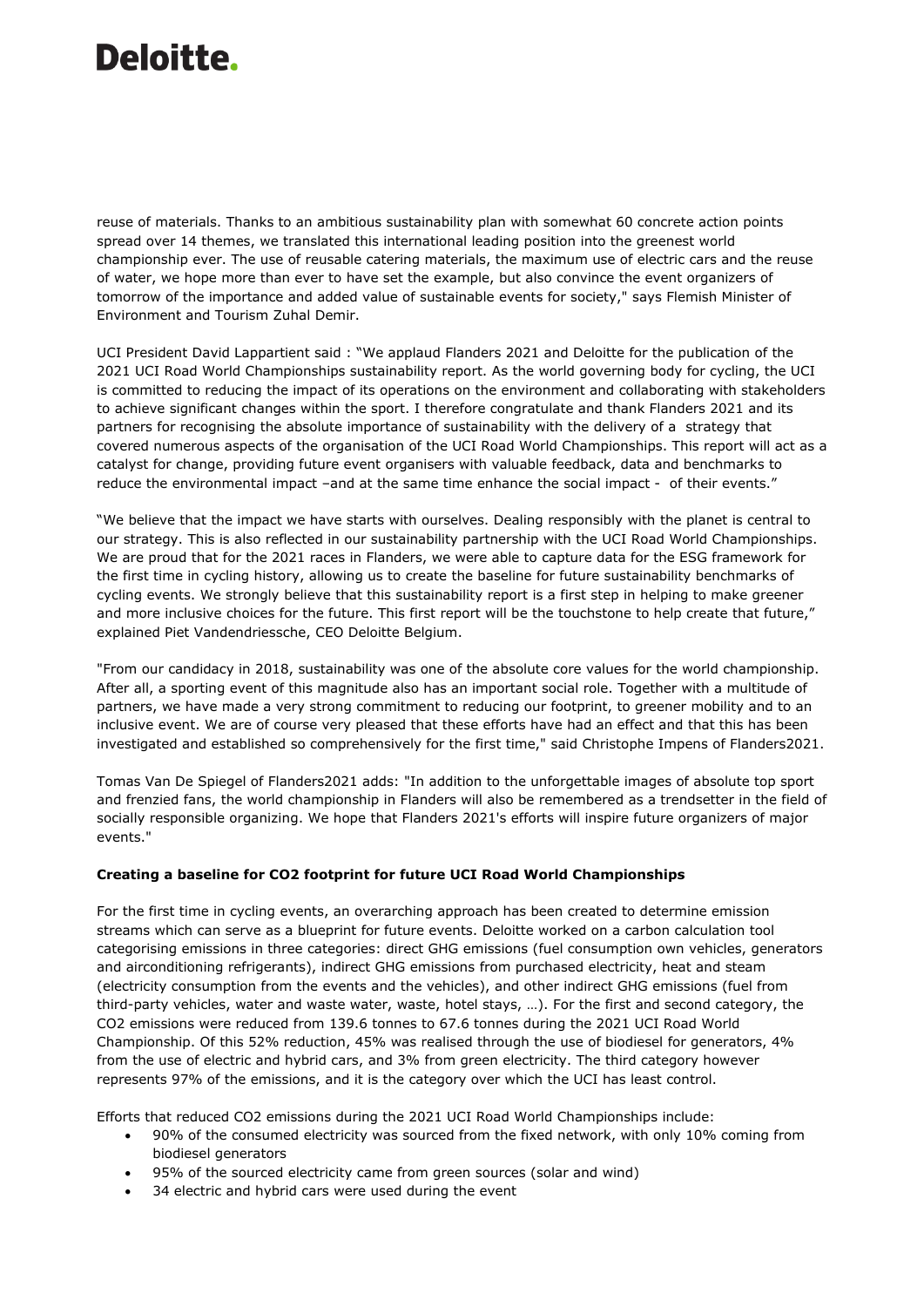"As major outcomes from this first baseline excercise, we consider that it raises the bar for any future editions of the UCI Road World Championships. Within the categories on which the organisation has a direct impact, the further electrification of the fleet and the improved use of the cities' electric networks to reduce the use of generators are key. For the further reduction of emissions in the third category, the gathering of data on spectator mobility, the selection of hotels which make sustainable efforts, the promoti2021 on of travelling by rail rather than by plane or car for racing teams and press, and the encouragement of more vegetarian catering are recommended," explained Eline Brugman, Director Climate & Energy at Deloitte.

To reduce the consumption of water, the use of vacuum toilets, saving up to seven litres per use, were favoured. The use of 162 vacuum toilets saved approximately 350,000 litres water. During the event 24.7 tonnes of waste was collected, representing the yearly average of 50 households in Flanders. According to waste partner Suez Group, the amount of waste was relatively low thanks to the use of +200,000 reusable cups and the 2,240 volunteers raising the awareness amongst cycling fans. Twenty-nine percent of total waste from the event was recycled. Further efforts can be made in the use of reusable material, the facilitation of the waste collection process and the use of waste-collecting groups along the tracks.

#### **Mobility: making eco-friendly choices**

To streamline mobility during the event, a mobility expert was onboarded to encourage locals, fans, catering partners and other stakeholders to make eco-friendly choices. A mobility plan was developed for the period before and during the event, informing local citizens, providing deviation plans, routeplanning for fans, the communication of mobility information, and providing parking and public transport information. Communication campaigns were set up to promote the eco-friendly choices, such as a public transport campaign with NMBS and De Lijn, dedicated walking and biking routes in-between hotspots, bike parking and incentives for fans coming by bike. During both weekends the railway company recorded an extra 62,440 train passengers.

Further efforts still can be made in the use of tools to count/estimate the number of spectators, the developement of event-dedicated public transport tickets, and onsite surveys to better evaluate the number of visitors and their means of transportation.

#### **Become more inclusive**

A specific programme was put in place to oversee the accessibility and inclusivity of the event, providing more facilities for people with disabilities. This resulted in more adapted toilets, information points, assistant stewards and dedicated platforms, sign language, guides for the visually impaired. In total, 81 people with special accessibility needs made use of these services. For the second time in the history of the UCI Road World Championships, the G-Sports Race for people with disabilities was included in the event featuring 27 participants. To further promote social inclusion, the organisers engaged with many NGOs to integrate vulnerable and under-represented groups in the event as volunteers, with 112 people such as refugees, people with disabilities, and underprivileged youngsters taking part. Campaigns were set up in collaboration with two NGOs focusing on LGTBQ+ rights, with the aim of taking a first step towards a more accessible and inclusive sports climate for everyone.

Recommendations that can be made for future events include increasing awareness of reporting procedures of unfair treatment, being more ambitious in attracting female participants, the organisation of more campaigns encouraging sports activities with under-represented communities, and the introduction of gender-neutral toilets.

#### **Implementing fair play and good governance measures**

Measures were implemented to ensure that races were correctly monitored in compliance with regulations governing cycling, anti-doping and technological fraud.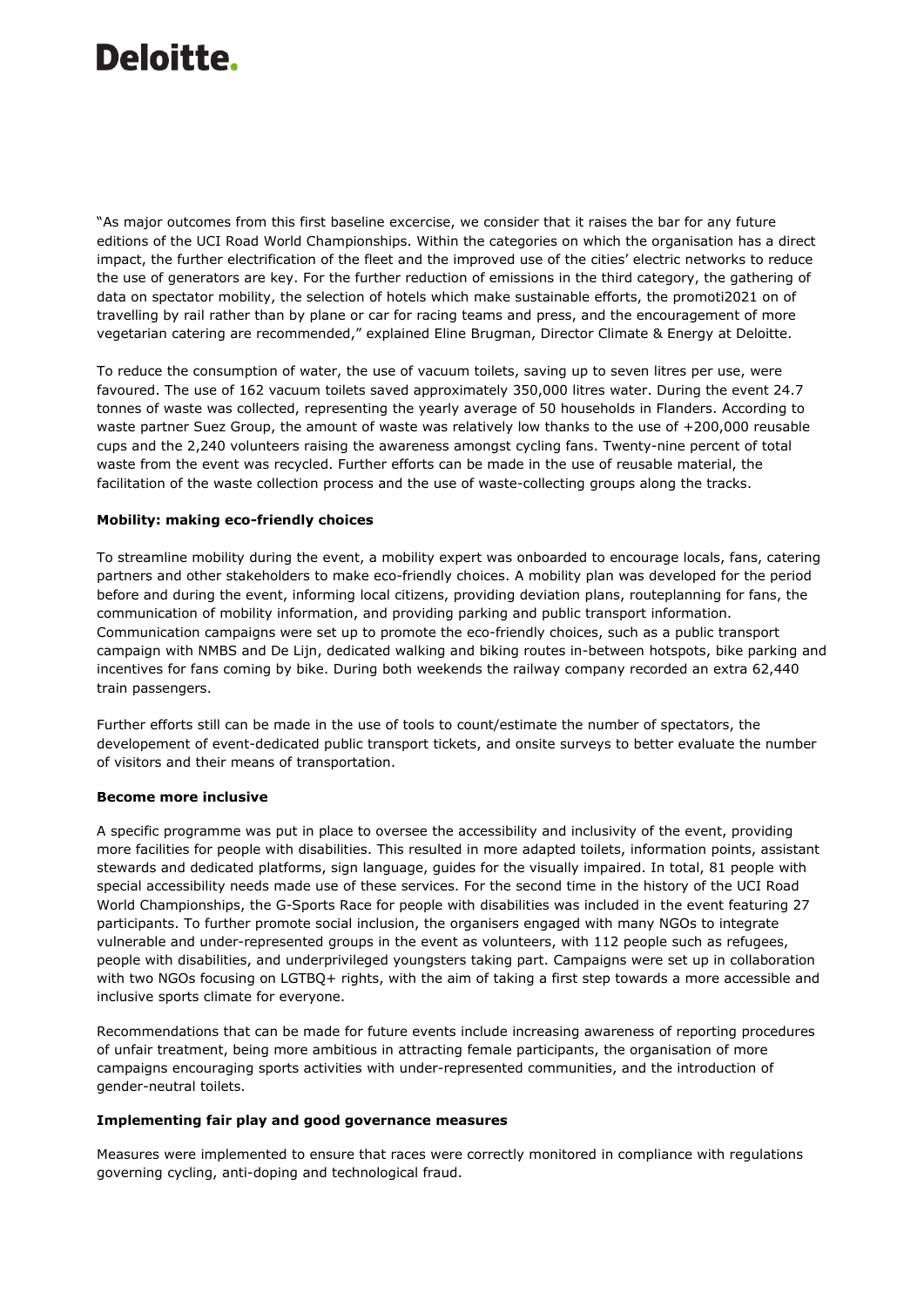Governance measures were put in place including a transparent supplier selection procedure, the use of a transparent internal organisational structure, and budget transparency. For future events, the Code of Good Governance from the Flemish Sports Federation can serve as inspiration for further improvements.

#### **Deloitte in Belgium**

A leading audit and consulting practice in Belgium, Deloitte offers value added services in audit, accounting, tax and legal, consulting, financial advisory services, and risk advisory services.

In Belgium, Deloitte has more than 5,100 employees in 11 locations across the country, serving national and international companies, from small and middle-sized enterprises, to public sector and non-profit organisations. The turnover reached 635 million euros in the financial year 2021.

Deloitte Belgium BV is the Belgian affiliate of Deloitte NSE LLP, a member firm of Deloitte Touche Tohmatsu Limited. Deloitte is focused on client service through a global strategy executed locally in more than 150 countries. With access to the deep intellectual capital in the region of 345,000 people worldwide, our member firms (including their affiliates) deliver services in various professional areas covering audit, tax, consulting, and financial advisory services. Our member firms serve over one-half of the world's largest companies, as well as large national enterprises, public institutions, and successful, fast-growing global companies. In 2021, DTTL's turnover reached over \$50.2 billion.

Deloitte refers to a Deloitte member firm, one or more of its related entities, or Deloitte Touche Tohmatsu Limited, a UK private company limited by guarantee ("DTTL"). DTTL and each its member firms are legally separate and independent entities. DTTL (also referred to as "Deloitte Global") does not provide services to clients. Please see [www.deloitte.com/about](http://www.deloitte.com/about) for a detailed description of DTTL and its member firms.

#### **About the UCI**

Founded in 1900 in Paris (France), the Union Cycliste Internationale (UCI) is the worldwide governing body for cycling. It develops and oversees cycling in all its forms, for all people: as a competitive sport, a healthy recreational activity, a means of transport, and also just for fun. The UCI manages and promotes the nine cycling disciplines: road, track, mountain bike, BMX Racing, BMX Freestyle, cyclo-cross, trials, cycling esports and indoor cycling. Five of these are featured on the Olympic Games programme (road, track, mountain bike, BMX Racing and BMX Freestyle), two in the Paralympic Games (road and track) and four in the Youth Olympic Games (road, mountain bike, BMX Racing and BMX Freestyle). For more information: [www.uci.org.](file:///C:/Users/mpacaud/AppData/Local/Microsoft/Windows/INetCache/Content.Outlook/CN1E1601/www.uci.org)

**The 2021 UCI Road World Championships** were made possible thanks to the Flemish government (via EVENTFLANDERS), the participating cities and the province of Flemish Brabant. EVENTFLANDERS operates within Tourism Flanders and is a collaboration of Tourism Flanders, the Department of Foreign Affairs, the Department of Culture, Youth and Media and Sport Flanders.